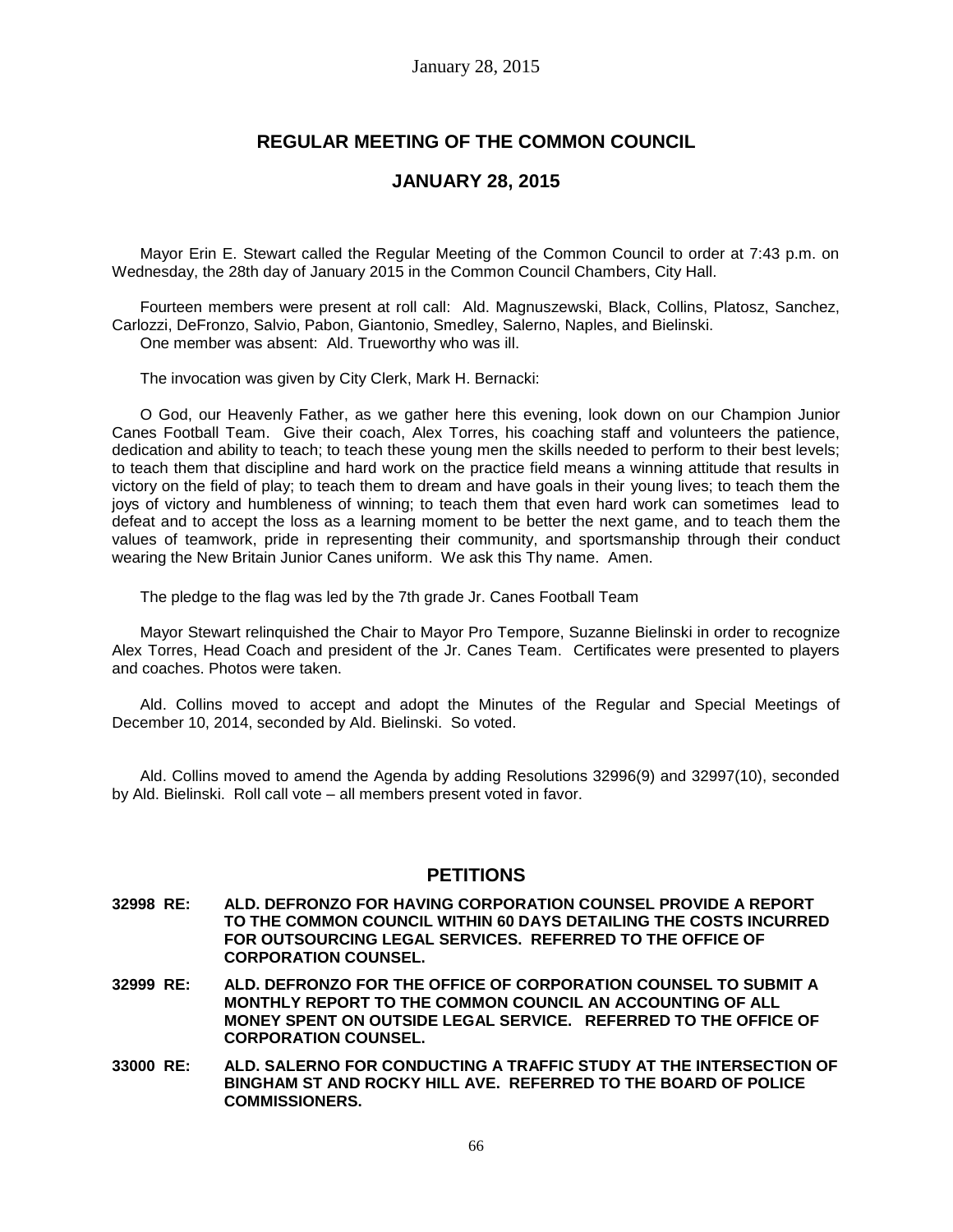### **33001 RE: ALD. NAPLES FOR INVESTIGATING EXCESSIVE SPEEDING AND THE NEED FOR ADDITIONAL SIGNAGE ON BARBOUR ROAD. REFERRED TO THE BOARD OF POLICE COMMISSIONERS.**

### **33002 RE: ALD. SALVIO FOR GRANTING OF A CERTIFICATE OF LOCATION APPROVAL LICENSE FOR PROPERTY AT 111C CHRISTIAN LANE. REFERRED TO THE ZONING SUBCOMMITTEE AND THE CITY PLAN COMMISSION.**

Ald. Collins moved to accept and adopt the Consent Agenda, seconded by Ald. Bielinski. Roll call vote – all members present voted in favor. Approved January 29, 2015 by Mayor Erin E. Stewart.

# **CONSENT AGENDA**

### **CITY CLERK**

### **32984 RE: CLAIMS FOR INJURIES AND/OR PROPERTY DAMAGE**

To Her Honor, the Mayor, and the Common Council of the City of New Britain: the undersigned beg leave to report the following:

### CLAIMANTS NAME

- Brown, Jaimee by Atty. Jamaal T. Johnson
- DeJesus, Lionel
- Drezek, Frances
- Gaudio, Roger by Atty. Theodore J. Wurz
- Matias, Nelson by Atty. Christopher J. Petter
- Nadolny, Lukasz
- West, Alison M. by Atty. David J. Scully

Mark H. Bernacki City Clerk

### **PURCHASING DEPARTMENT**

### **32985 RE: PURCHASE OF A NEW TREADMILL FOR THE NEW BRITAIN SENIOR CENTER**

To Her Honor, the Mayor, and the Common Council of the City of New Britain: the undersigned beg leave to report the following:

In accordance with City Code of Ordinances, Chapter 2, Article VIII, Division 1, Section 2-538 (a), a purchase order was requested by the New Britain Health Department for the following under the State of Connecticut's Cooperative Plan:

| Supplier                       | Item      | Price<br>_____ |
|--------------------------------|-----------|----------------|
| <b>Total Fitness Equipment</b> | ™readmill | \$3.560.00     |
| South Windsor, CT.             |           |                |

The New Britain Health Department requested a purchase order for the purchase of a new Treadmill utilizing the State of Connecticut's Contract Award #13PSX0341. The new Treadmill will be installed at the New Britain Senior Center. The New Britain Senior Center presently has only one (1) piece of exercise equipment, a recumbent bike. The new Treadmill will help to develop an exercise room at the New Britain Senior Center. Regular exercise and physical activity are important to the physical and mental health of older adults. It will produce long term benefits and promote wellness and prevent disease for almost everyone including older adults, a mission of the New Britain Health Department. This new Treadmill is being paid for by grant money received by the New Britain Health Department, therefore no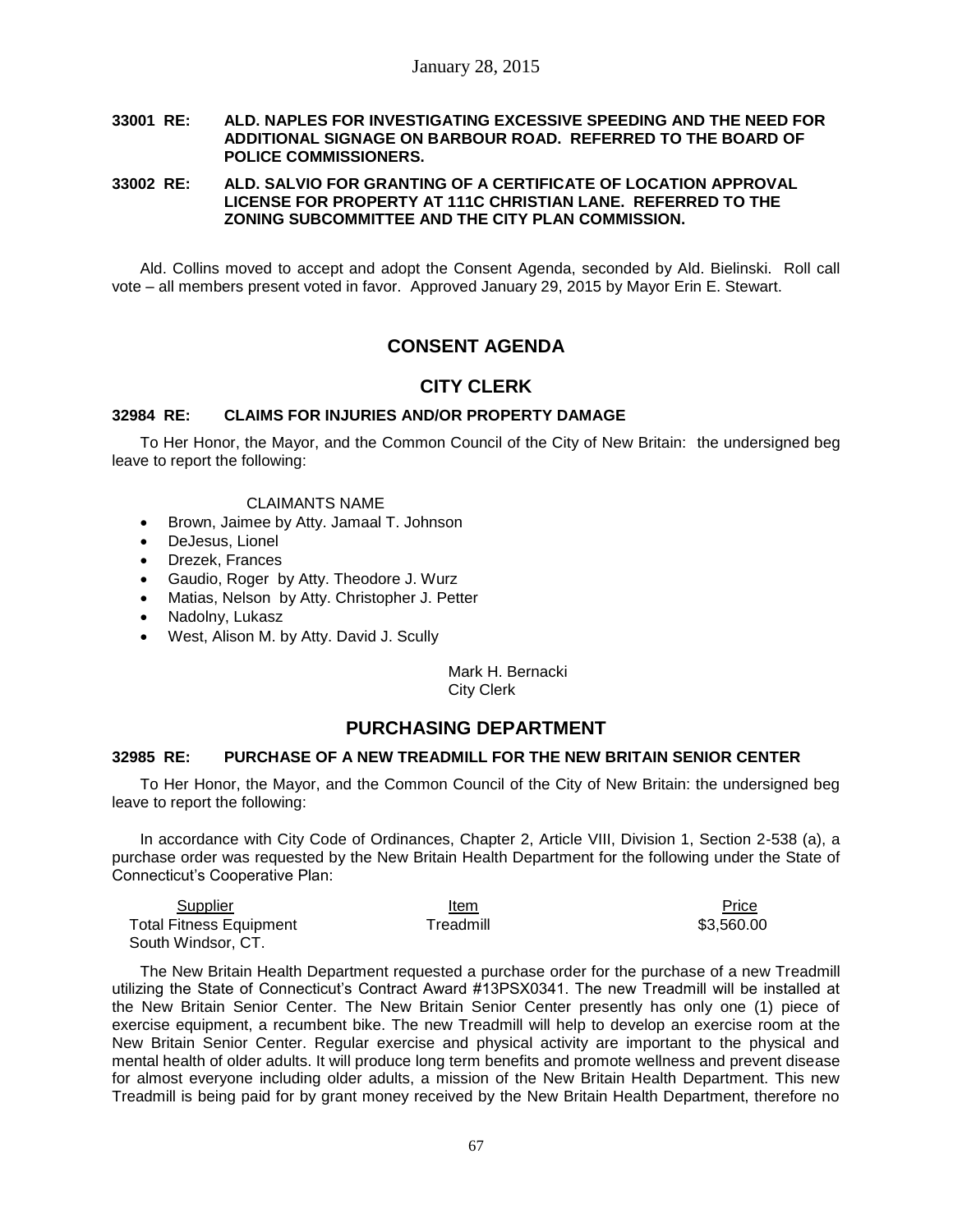cost to the City. Funding is available for this purchase and is within the New Britain Health Department's account number 245522107-5740, H1N1 Vaccines, Other Miscellaneous Equipment.

RESOLVED: That the Purchasing Agent is hereby authorized to issue a purchase order for \$3,560.00 to Total Fitness Equipment of South Windsor, CT. for the purchase of a new Treadmill for the New Britain Health Department to be installed at the New Britain Senior Center utilizing the State of Connecticut's Cooperative Purchasing Plan, Contract Award #13PSX0341.

### Jack Pieper Purchasing Agent

### **32986 RE: REROOFING AND INSTALLATION OF ROOF SNOW GUARDS AT NEW BRITAIN STADIUM FOR PARKS AND RECREATION DEPT.**

To Her Honor, the Mayor, and the Common Council of the City of New Britain: the undersigned beg leave to report the following:

Public Bid No. 3800 was solicited and received in accordance with the Purchasing Ordinances of the City of New Britain for the Reroofing and Related Work at New Britain Stadium. The Reroofing and related work is over the concessions and team room buildings at the stadium. Funding is available for the Reroofing project in the Parks, Recreation and Community Services Department's account numbers, 0083237601-5454, Citywide Park Improvement Construction Contracts for \$242,764.00 and 2131900115- 52085, FY 2015 LOCIP New Britain Stadium Roof Replacement for \$100,736.00.

Invitations to bid were solicited and the bid was duly advertised in the New Britain Herald Newspaper, the City and State of Connecticut's Department of Administration Services websites and mailed to thirtyfour (34) Roofing Contractors. The Purchasing Agent did not receive any letters from the Roofing Contractors on the mailing list who indicated that they could not respond to the bid request. The responses received are on file in the Town Clerk's Office.

The bids were reviewed for conformance to specifications by the Parks, Recreation and Community Services Department's Administration, the City's On-call Engineering Company associated with this project and the Purchasing Agent. Therefore the Director of the Parks, Recreation and Community Services Department is recommending the bid be awarded to Imperial Company, Inc. of Cromwell, CT who submitted the lowest responsible bid and met all of the bid specifications for the base bid and Alternate Bid #1, the installation of Roof Snow Guards.

RESOLVED: That the Purchasing Agent is hereby authorized to issue a Purchase Order for \$343,500.00 and enter into a contract with Imperial Company, Inc. of Cromwell, CT. for the Reroofing and the installation of Roof Snow Guards at New Britain Stadium for the Parks, Recreation and Community Services Department per the terms and specifications of Public Bid No. 3800.

> Jack Pieper Purchasing Agent

## **TAX COLLECTOR**

### **32987 RE: TAX ABATEMENTS, CORRECTIONS AND REFUNDS**

To Her Honor, the Mayor, and the Common Council of the City of New Britain: the undersigned beg leave to report the following:

The Collector of Taxes has referred a list of tax abatements, corrections and refunds. Acceptance and adoption is respectfully recommended.

> Cheryl S. Blogoslawski Tax Collector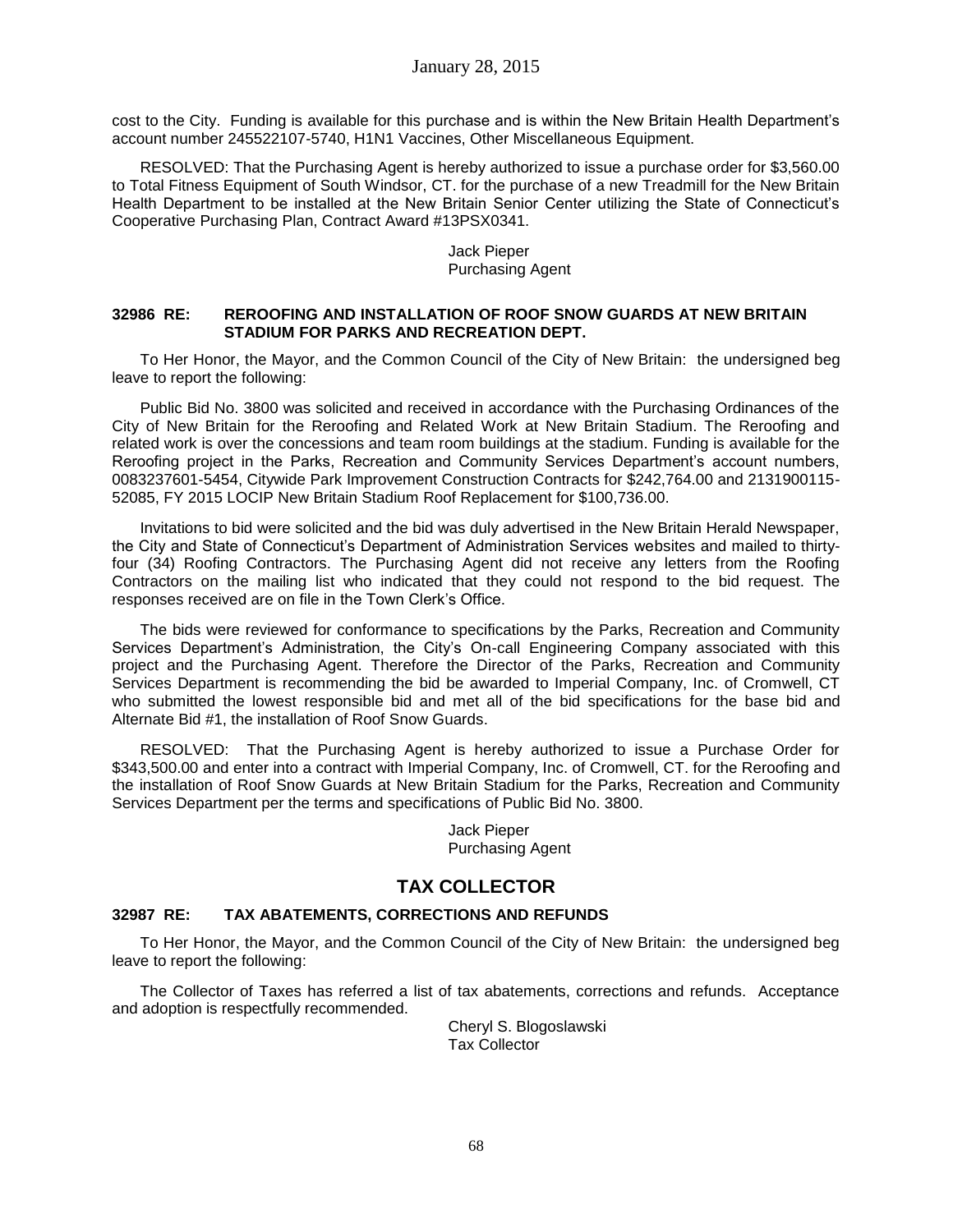## **NEW BUSINESS**

## **RESOLUTIONS**

### **32988 RE: FEBRUARY 2015 DESIGNATED AS BLACK HISTORY MONTH**

To Her Honor, the Mayor, and the Common Council of the City of New Britain: the undersigned beg leave to recommend the adoption of the following:

Whereas, since 1926, a son of a former slave and coal miner as a child, Dr. Carter G. Woodson, conducted a week-long celebration to commemorate individuals and events which portrayed significant impact on the African-American life and history; and

Whereas, since 1976 Black History Month has been celebrated nationally during the entire month of February; and

Whereas, the City of New Britain is proud to be home of such a diverse and distinguished population and recognizes the accomplishments African-Americans have made; Now, Therefore, Be It

Resolved that the Common Council of the City of New Britain proclaims February 2015 as Black History Month and encourage its residents, public officials and all individuals to observe this month with appropriate ceremonies, programs and activities to celebrate the rich legacy of African-Americans and to honor the remarkable contributions they have made to progress our community.

> Alderwoman Suzanne Bielinski Alderwoman Tonilynn Collins Alderwoman Shirley Black

Ald. Collins moved to accept and adopt, seconded by Ald. Bielinski. So voted. Approved January 29, 2015 by Mayor Erin E. Stewart.

### **32989 RE: STATE DEPT. OF PUBLIC HEALTH GRANT TO NEW BRITAIN HEALTH DEPT. - \$86,261**

To Her Honor, the Mayor, and the Common Council of the City of New Britain: the undersigned beg leave to recommend the adoption of the following:

Program Objective: Patient, parent, and medical staff vaccine education; tracking of infants born at area hospitals; assessment of medical practices; surveillance for communicable diseases; and public education for prevention of communicable diseases such as polio and measles to avoid the serious consequences of these diseases and to extend and improve the quality of New Britain residents lives through immunizations. The initial year of grant funding, 1995.

Local Program Operation Department: Health, under the supervision of the director

Resolution Purpose: Extension of one year grant funding to a four year grant cycle. Locally adopted budget in 4th year of grant cycle, for calendar years 2012-2015. Total all income and expenditure activity reflecting authorized expenditure budget of \$313,249.

WHEREAS; the State of Connecticut, Department of Public Health, has notified the City of New Britain that it is continuing the grant in the amount of \$86,261 for the calendar year 2015; and

THEREFORE, BE IT RESOLVED; that the Special Revenue budget for fund #241, be \$86,261 for the one year period of 1/1/15 through 12/31/15 for the purpose of reflecting the State funding as follows:

Revenues **Revenues** Line Item **Budget Amount** Immunization Grant - State of CT, 241522147-4222 86,261Dept. of Public Health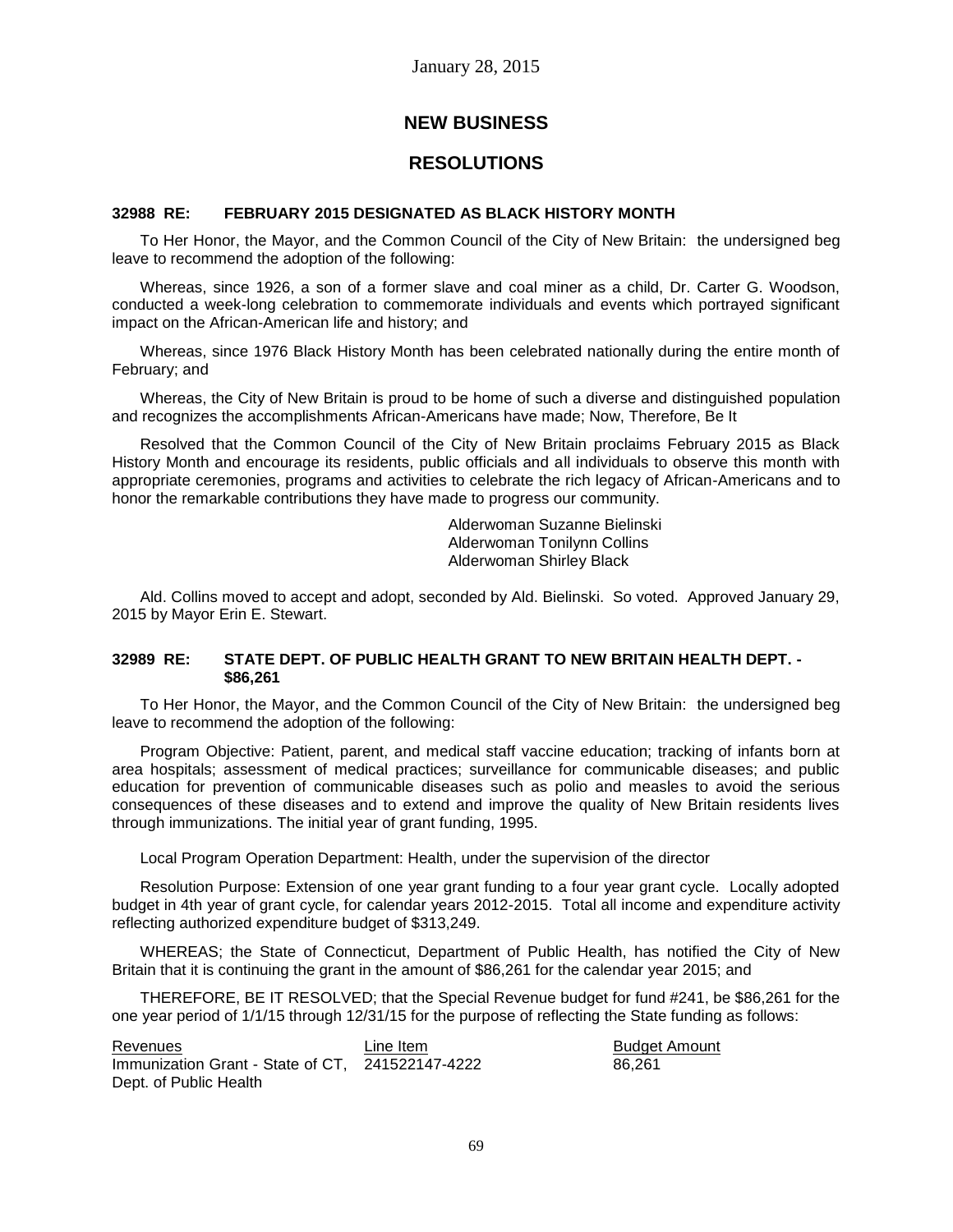| <b>Expenditures</b>                  | Line Item      | Amount   |
|--------------------------------------|----------------|----------|
| <b>Full Time Salaries</b>            | 241522147-5121 | 50,871   |
| Medicare                             | 241522147-5231 | 1,033    |
| MERF                                 | 241522147-5220 | 6,613    |
| <b>Workers Comp</b>                  | 241522147-5227 | 385      |
| Medical                              | 241522147-5228 | 3,700    |
| <b>Part-Time Salaries</b>            | 241522147-5124 | 20,356   |
| Overtime (IAP promotional<br>events) | 241522147-5122 | 1,000    |
| <b>Office Supplies</b>               | 241522147-5611 | 570      |
| Administrative Overhead              | 241522147-5876 | 500      |
| Travel                               | 241522147-5580 | 1,000    |
| Training                             | 241522147-5337 | 233      |
| Total                                |                | \$86,261 |
|                                      |                |          |

### Alderman Adam Platosz

Ald. Platosz moved to accept and adopt, seconded by Ald. Magnuszewski. So voted. Approved January 29, 2015 by Mayor Erin E. Stewart.

### **32990 RE: PROPOSED AMENDMENT TO SEC. 7-14 OF THE ORDINANCES REVISING FEE SCHEDULE – ZONING PERMITS**

*Proposed amendment on file in the Town Clerk's Office.*

Ald. Pabon moved to accept and refer to the Committee on Planning, Zoning and Housing, seconded by Ald. Giantonio. So voted. Approved January 29, 2015 by Mayor Erin E. Stewart.

### **32991 RE: PROPOSED AMENDMENT TO THE ORDINANCES REVISING SEC. 10-37, 13-194, 14- 256, AND 14-407 TO PROVIDE FOR AN INCREASE IN FEES**

*Proposed amendment on file in the Town Clerk's Office.*

Ald. Platosz moved to accept and refer to the Consolidated Committee, seconded by Ald. Bielinski. So voted. Approved January 29, 2015 by Mayor Erin E. Stewart.

### **32992 RE: THE APPOINTMENT OF A COMPENSATION COMMITTEE TO UNDERTAKE A STUDY IN ORDER TO MAKE A RECOMMENDATION WITH RESPECT TO A SALARY ADJUSTMENT FOR ELECTED AND APPOINTED OFFICIALS**

To Her Honor, the Mayor, and the Common Council of the City of New Britain: the undersigned beg leave to recommend the adoption of the following:

WHEREAS, according to Section 2-338 of the City of New Britain Code of Ordinances, in January of each odd-numbered year, the Common Council shall appoint a Compensation Committee consisting of three (3) members, two (2) of which shall be nominated by the majority leader of the Common Council, and one of which shall be nominated by the minority leader of the Common Council. The nominations shall be approved by a majority of the Common Council present and voting. In the absence of a minority party on the Common Council, the Common Council shall, by majority vote, nominate and approve the appointment of the committee members which was designated as that of the minority leader; and

WHEREAS, the Compensation Committee shall undertake a study in order to make a recommendation with respect to a salary adjustment for elected and appointed officials whose salaries are to be established by ordinance, including, but not limited to the mayor, the town clerk, the tax collector, the treasurer, the registrars of voters, the corporation counsel and the clerk of committees. The Compensation Committee shall take into consideration the salaries of comparable officials in other cities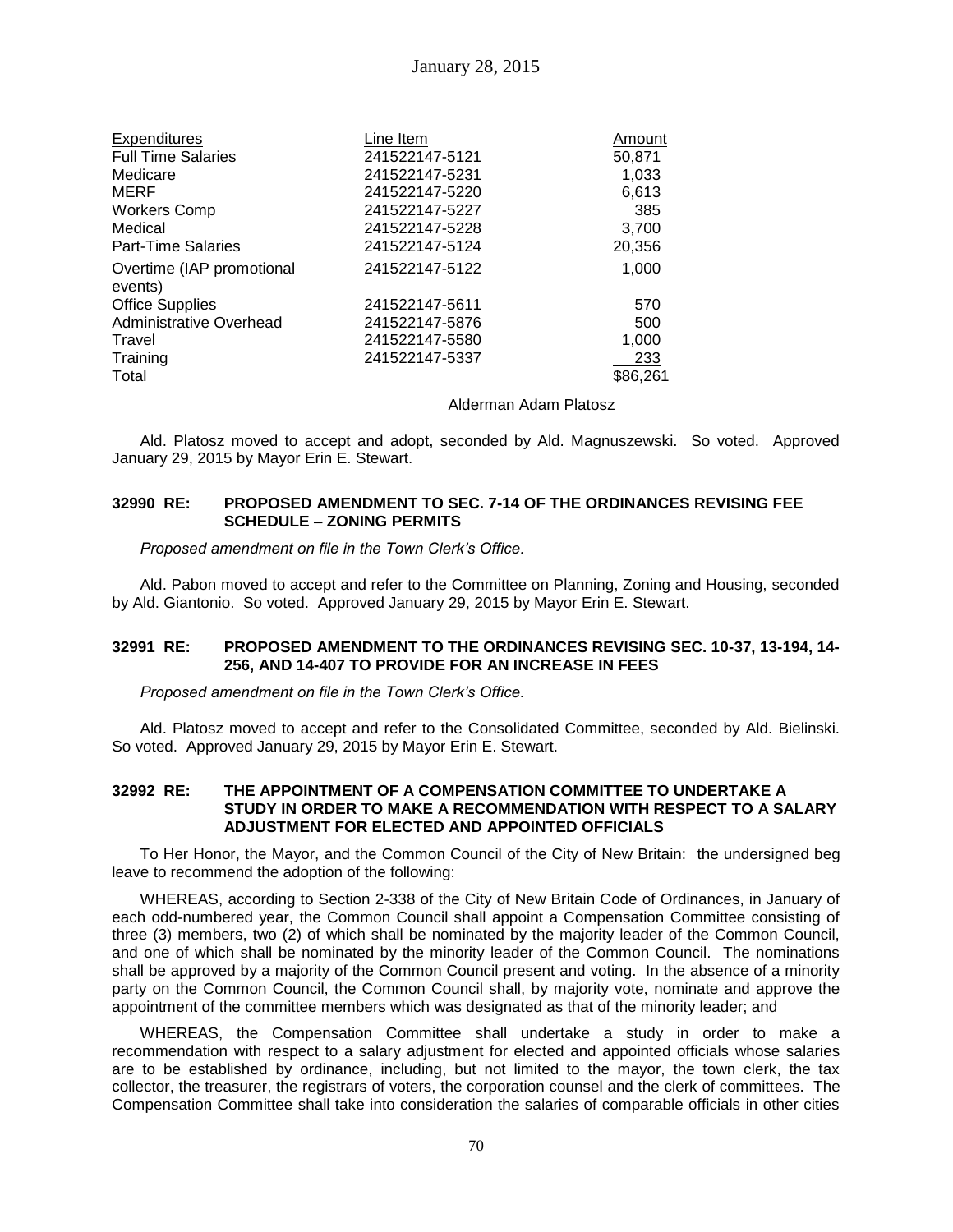and towns and the adjustments in compensation granted to employees of the City. The committee may utilize, as necessary, appropriate City personnel to assist in its study committee and shall report its recommendation to the full Common Council in a timely manner; NOW, THEREFORE, BE IT

RESOLVED; that the following members of the Common Council of the City of New Britain be hereby appointed to the Compensation Committee:

- 1. Alderman Carlo Carlozzi, Jr.
- 2. Alderman Wilfredo Pabon
- 3. Alderman Emmanuel Sanchez

Alderman Wilfredo Pabon Alderman Carlo Carlozzi Jr.

Ald. Carlozzi moved to accept and adopt, seconded by Ald. Pabon. So voted. Approved January 29, 2015 by Mayor Erin E. Stewart.

#### **32993 RE: PERSONAL SERVICES AGREEMENT WITH THE STATE OF CONNECTICUT FOR FINANCIAL ASSISTANCE TO COMPLETE VARIOUS IMPROVEMENTS AT BEEHIVE STADIUM AND BUDGET TRANSFER - \$850,000**

To Her Honor, the Mayor, and the Common Council of the City of New Britain: the undersigned beg leave to recommend the adoption of the following:

Resolution Summary: PURPOSE: Authorize the Mayor to execute all documentation between the State of Connecticut Department of Energy and Environmental Protection and the City of New Britain to receive grant funding for the rehabilitation of Beehive Stadium.

WHEREAS, Grant funds were applied for by the City of New Britain for the Rehabilitation of Beehive Stadium, AND

WHEREAS, at its meeting on January 12, 2015, the State of Connecticut Bond Commission approved an award of \$850,000.00 for the Beehive Project, AND

WHEREAS, the use of this grant award will offset \$850,000 that was originally planned on coming from proceeds from sale of bond revenue. The expenditures for this grant will be paid out of 0083237701-5454 Beehive Stadium Construction Contracts, AND

WHEREAS, Erin E. Stewart was elected Mayor and her term of office began on November 12, 2013 and will continue until November 10, 2015. As the Mayor, Erin E. Stewart serves as the Chief Executive Officer for City of New Britain, and is hereby authorized to sign on behalf of the City of New Britain a Personal Services Agreement for financial assistance to complete various improvements to the athletic complex known as Beehive Stadium, NOW THEREFORE BE IT

RESOLVED, that Erin E. Stewart, Mayor of the City of New Britain be and hereby is authorized to execute on behalf of this municipal corporation a Personal Services Agreement with the State of Connecticut for financial assistance to complete various improvements to the athletic complex known as Beehive Stadium, project agreement number CUAP 2015-11. AND BE IT FURTHER

RESOLVED, a budget transfer in the amount of \$850,000 be appropriated within the Beehive Stadium Improvement project, which is in the City's Capital Projects fund in accordance with the requirements of the grantor agency as outlined below:

| Increase Revenue:<br>0083237700-4222 Beehive Stadium State Grant                | \$850,000 |
|---------------------------------------------------------------------------------|-----------|
| Decrease Revenue:<br>0083237700-4999 Beehive Stadium Proceeds from Sale of Bond | \$850,000 |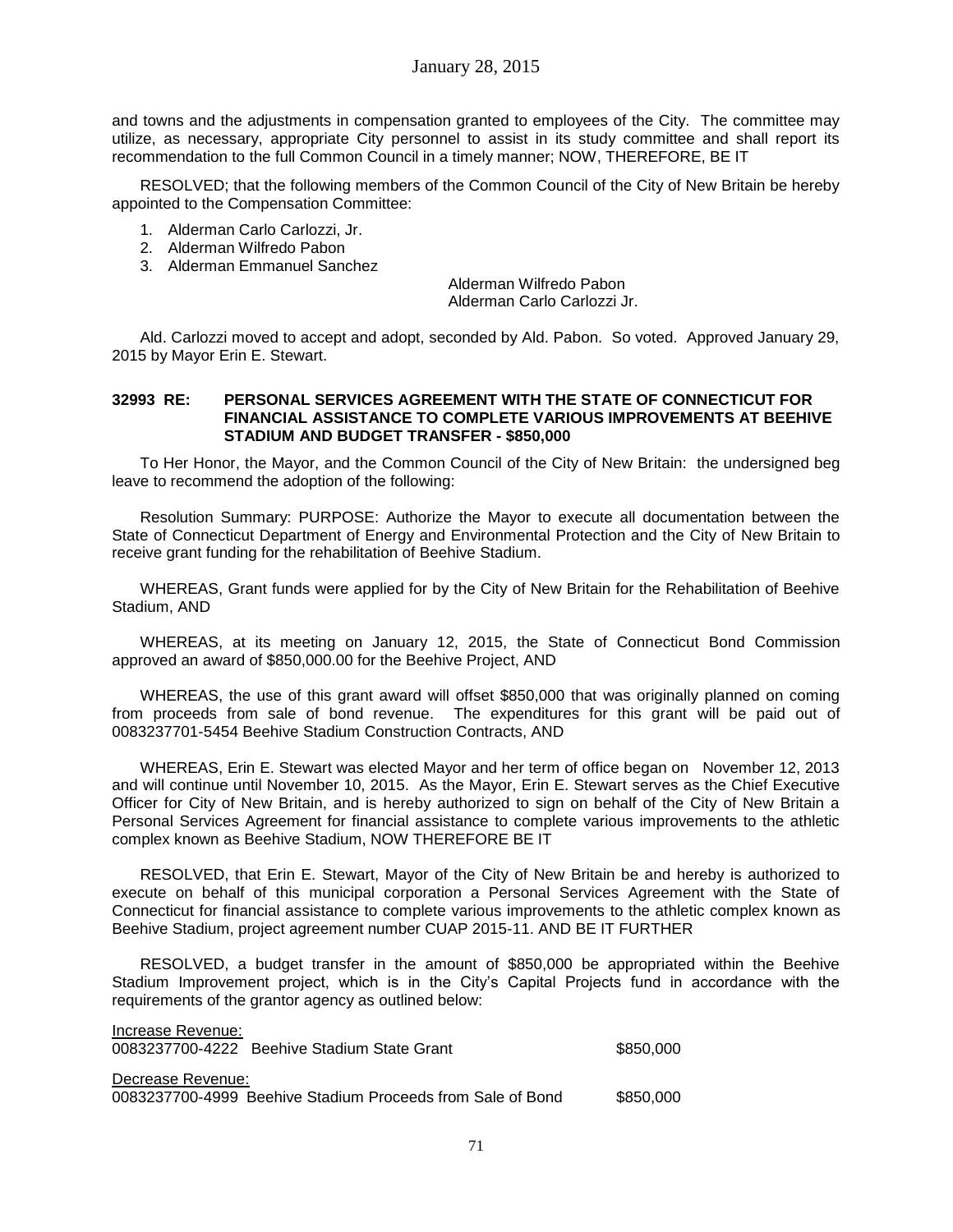Alderwoman Shirley Black Alderman David DeFronzo Alderman Jamie Giantonio Alderwoman Eva Magnuszewski Alderman Daniel Salerno

Ald. Giantonio moved to accept and adopt, seconded by Ald. DeFronzo. So voted. Approved January 29, 2015 by Mayor Erin E. Stewart.

### **32994 RE: CLOSING AND RE-APPROPRIATING TWO EXISTING LOCIP ACCOUNTS INTO A NEW 2015 LOCIP PROJECT ENTITLED NEW BRITAIN STADIUM ROOF REPLACEMENT AND BUDGET TRANSFER - \$100,736**

To Her Honor, the Mayor, and the Common Council of the City of New Britain: the undersigned beg leave to recommend the adoption of the following:

Resolution Purpose: To close and re-appropriate two existing LOCIP accounts into a new 2015 LOCIP project entitled New Britain Stadium roof replacement. The New Britain Stadium roof is 19 years old, currently leaking in several areas, and is in desperate need of repair.

WHEREAS, the New Britain Stadium roof is leaking in several areas, AND

WHEREAS, LOCIP account number 2131500113-52073 Washington Park Soccer Field is not a viable project given that the park will not support a full size soccer field nor provide adequate parking and spectator areas, AND

WHEREAS, a soccer field at the Washington Park location would require extensive netting to be constructed to keep the soccer balls out of residents yards as well as require significant funding to provide ADA accessibility , AND

WHEREAS, LOCIP project number 2131200112-52077 Fire Station 7 roof replacement is complete with the remaining funds available for re-allocation, AND

WHEREAS, Bid #3800 New Britain Stadium Re-roofing was solicited and received through the City's Purchasing Agent with the low bid plus alternate number 1 coming in at a total of \$343,500.00, AND

WHEREAS, this additional LOCIP money will supplement the existing funding located in bond account number 0083237601-5454 City wide park improvements, NOW THEREFORE BE IT

RESOLVED, that the State of CT close out the following projects and open a new LOCIP project for New Britain Stadium Roof Replacement, and in conjunction the Finance Department, perform the following LOCIP transfers:

| From:                                         |        |           |
|-----------------------------------------------|--------|-----------|
| 2131500113-52073 Washington Park Soccer Field |        | \$75,000  |
| 2131200112-52077 Station 7 Roof Replacement   |        | \$25.736  |
|                                               | Total: | \$100,736 |
| To∶                                           |        |           |
| 2131900115-52085 New Britain Roof Replacement |        | \$100,736 |

AND BE IT FURTHER RESOLVED, the City of New Britain approves the New Britain Stadium Roof Replacement as a CIP project and authorizes the Mayor and Finance Department to request the proper approvals from the State of Connecticut for this new LOCIP Project to ensure the project is eligible for LOCIP reimbursement.

> Alderwoman Shirley Black Alderman David DeFronzo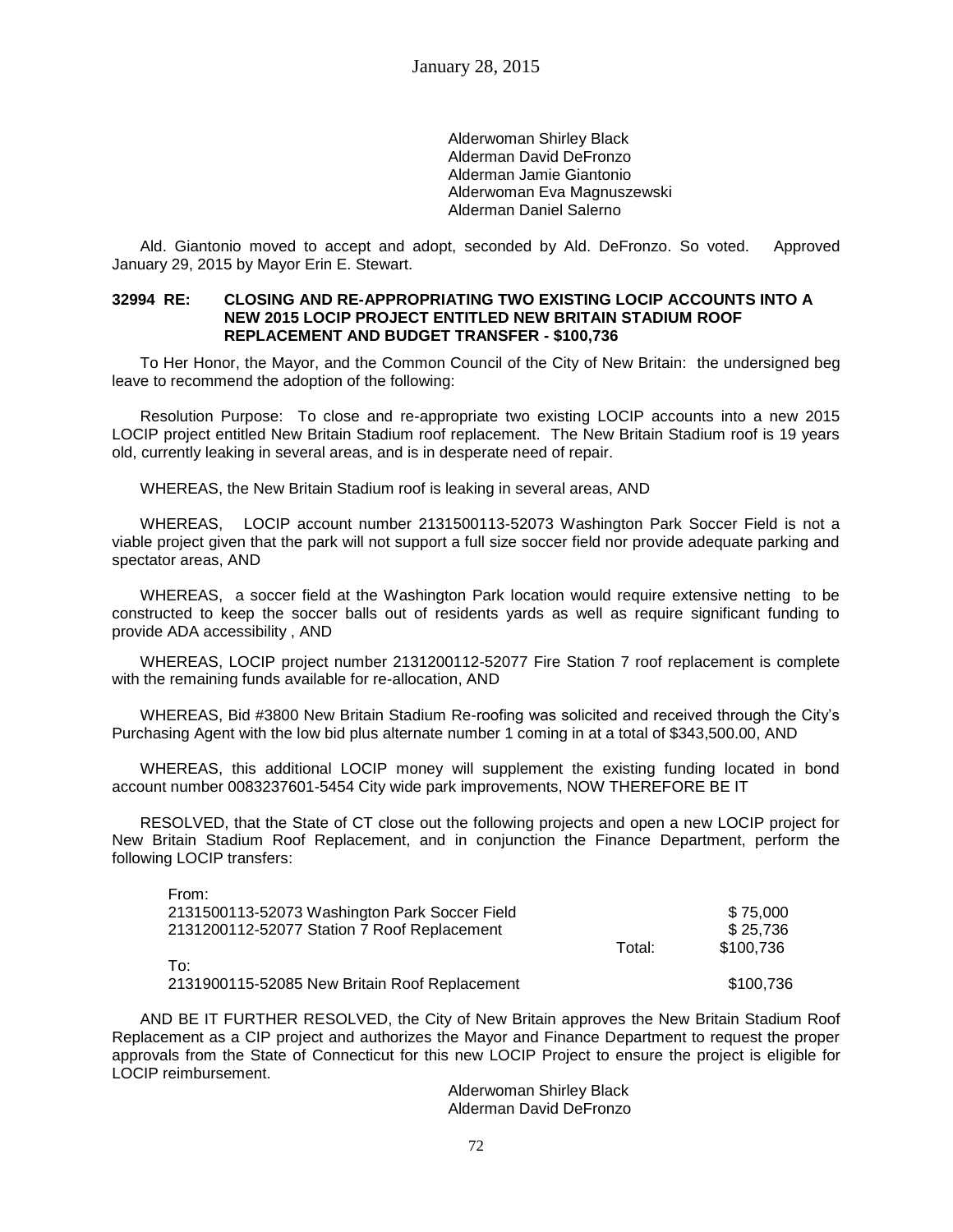Alderman Jamie Giantonio Alderwoman Eva Magnuszewski Alderman Daniel Salerno

Ald. Giantonio moved to accept and adopt, seconded by Ald. DeFronzo. Roll Call vote – all members present voted in favor. Approved January 29, 2015 by Mayor Erin E. Stewart.

### **32995 RE: STATE ASSISTANCE AGREEMENT – COLD WEATHER HOMELESSNESS RESPONSE**

To Her Honor, the Mayor, and the Common Council of the City of New Britain: the undersigned beg leave to recommend the adoption of the following:

WHEREAS, pursuant to Connecticut General Statutes Sections 4-66aa, 4-8 and 8-206, the Connecticut Department of Housing is authorized to extend financial assistance for economic and community development projects; and

WHEREAS, it is desirable and in the public interest that the City of New Britain make an application to the State for \$50,000 in order to undertake a cold-weather homelessness response and to execute an Assistance Agreement;

NOW, THEREFORE, BE IT RESOLVED by the Common Council of the City of New Britain:

- 1) That it is cognizant of the conditions and prerequisites for the State financial assistance imposed by Connecticut General Statutes Sections 4-66aa, 4-8 and 8-206;
- 2) That the filing of an application for State financial assistance by the City of New Britain in an amount not to exceed \$50,000 is hereby approved; and
- 3) That Erin E. Stewart, Mayor of the City of New Britain, is directed to execute and file such application with the Connecticut Department of Housing, to provide such additional information, to execute such other documents as may be required, to execute an Assistance Agreement with the State of Connecticut for State financial assistance if such an agreement is offered, to execute any amendments, decisions, and revisions thereto, and to act as the authorized representative of the City of New Britain.

Alderwoman Suzanne Bielinski Alderwoman Tonilynn Collins Alderman Wilfredo Pabon Alderman Jamie Giantonio

Ald. Bielinski moved to accept and adopt, seconded by Ald. Collins. So voted. Approved January 29, 2015 by Mayor Erin E. Stewart.

### **32996 RE: THE APPROVAL OF THE APPOINTMENTS OF PAUL CATANZARO, RICHARD JUDD, JOHN STOUT, DARLENE CLARK AND TOBIAS FREEMAN AS TRUSTEES OF THE STANLEY PARK TRUST FUND**

To Her Honor, the Mayor, and the Common Council of the City of New Britain: the undersigned beg leave to recommend the adoption of the following:

RESOLUTION SUMMARY: Appointment of Individuals as Trustees to manage the Stanley Park Trust Fund.

WHEREAS, Sec. 17-56 of the Code of Ordinances created the Stanley Park Trust Fund to manage the proceeds from the sale of park property to Costco Wholesale Corporation; and